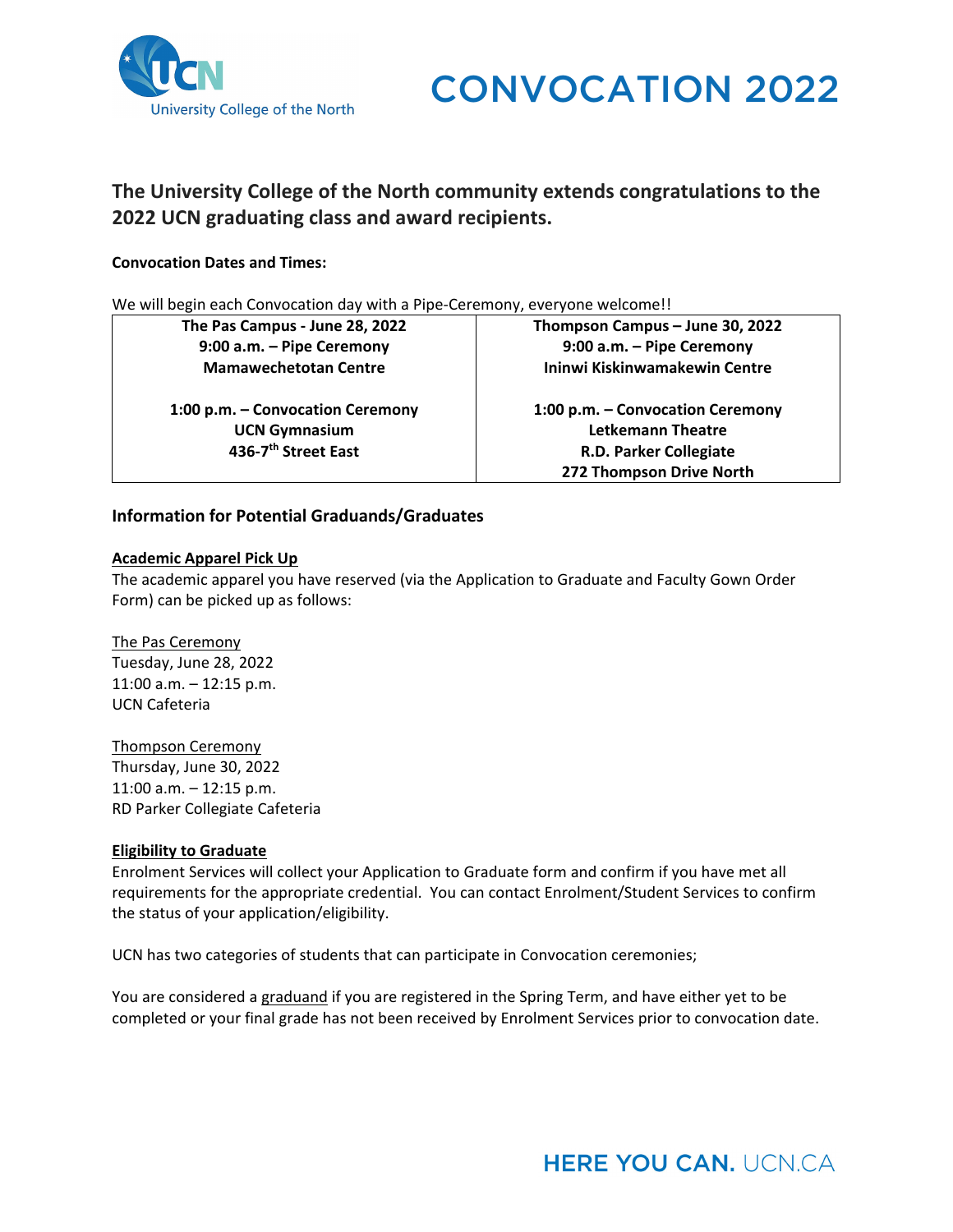

# **What should I wear?**

The Convocation ceremony is a formal occasion, so appropriate attire is recommended. However, keep in mind that the academic gowns can be warm. We recommend that you do not wear suit jackets, sport coats, or heavy sweaters under your gown. For safety reasons, we also recommend shoes with lower heels. The length of the gowns is mid-knee to mid-calf.

# **What if I need accessibility requirements?**

We try to ensure that this event is as accessible as possible, for both graduands/graduates and guests. We always ensure that a wheelchair accessible ramp is set up with the stage at each event and both venues are accessible for guests. We ask that you notify us as early as possible about considerations you may need at the event by contacting: The Pas Campus Enrolment Services at (204)627‐8500; Thompson Campus Enrolment Services at (204)677‐6450 or speaking with your Academic Advisor.

# **How many guests can I bring and where can they sit?**

Due to limited seating availability at each venue, graduands/graduates will be provided with the following number of tickets each, based on seating capacity:

 The Pas – 2 tickets Thompson – 3 tickets

# **Information regarding ticket pick‐up**

- **1. Tickets will be available for pick up at the Enrolment/Student Services Office as of June 13,** 2022. Should you not be able to pick up your tickets in advance, they will be available at the **venue on the day of Convocation.**
- **2. Please email if you wish to hold tickets. Should you not require two tickets, please contact convocation@ucn.ca informing us of this.**
- **3. Students needing extra tickets, please contact convocation@ucn.ca to be placed on a waiting list, in the event extra tickets become available.**

Guests are asked to take their seats in the venue no later than 15 minutes before the ceremony begins. Late arrivals will be asked to wait until the academic procession has ended before entering the arena.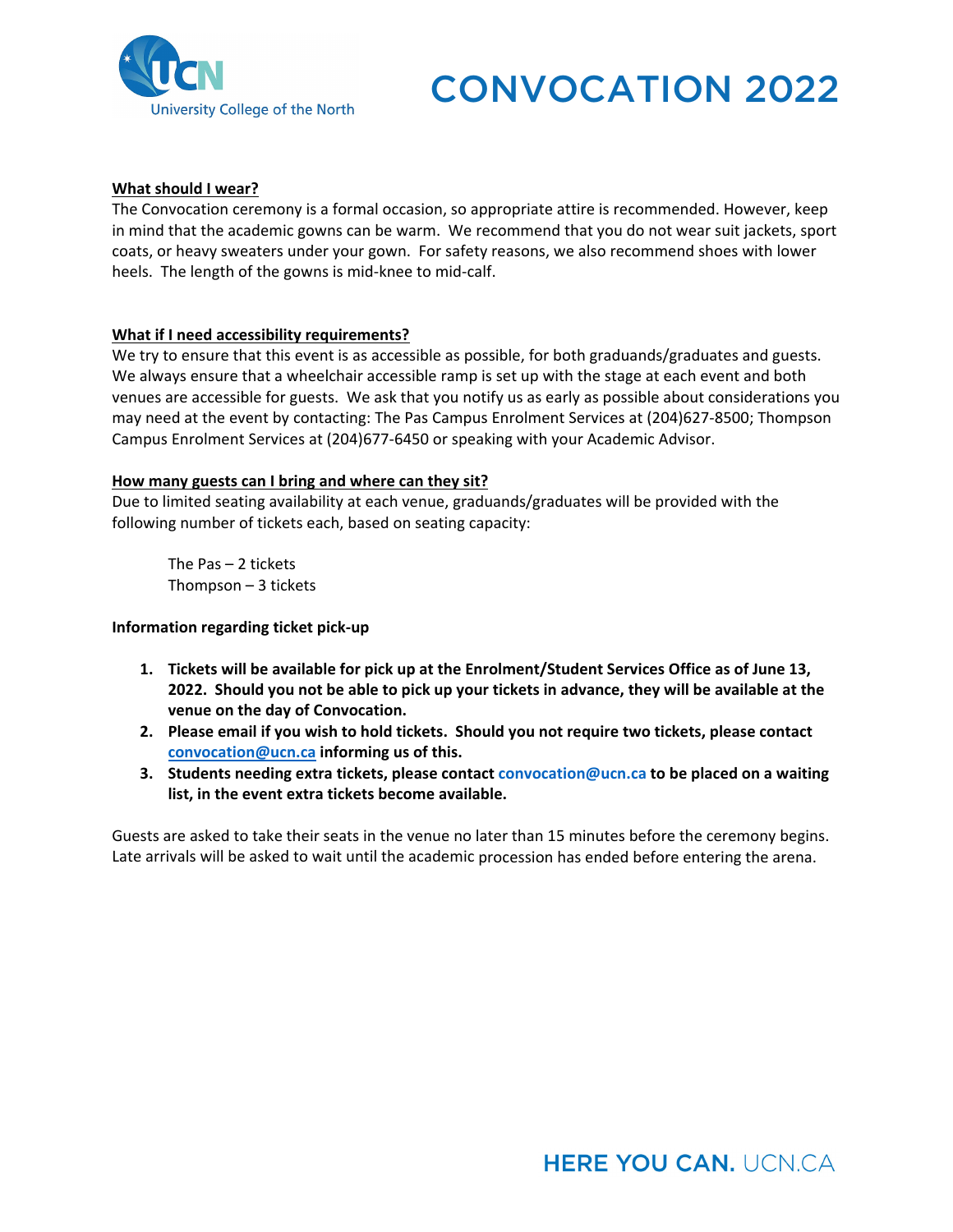

# **At the Ceremony**

# **Where should I park?**

There is free parking for graduands/graduates and guests at both venues.

The Pas – near the main entrance of UCN and student parking area Thompson – near main entrance of RD Parker

#### **What time should I arrive?**

You should report to the venue and designated line up area by noon.

Your guests, family and friends should be seated at least 15 minutes prior to the beginning of the ceremony, which starts at 1:00 p.m.

Reserved seating is clearly marked, guests may sit in any area not marked as reserved (including the bleacher sections). Please exercise caution when going up or down the bleacher stairs.

# **What happens prior to and during the ceremony?**

Please gather at the designated gowning area by noon, attendants will be on hand to line up graduands/graduates by program and last name. You will process into the arena, be seated and recess in this order.

During the Convocation ceremony, you will not be permitted to carry personal belongings across the stage, including but not limited to:

- cell phones
- flowers or gifts received off stage
- purses or bags
- jackets
- programs

At the ceremony and while in the procession line, you will receive a card with your name printed on it. **DO NOT** lose or exchange this card as this is how the emcee will announce you as you cross the stage.

Students, instructional staff and invited guests participate in the academic processional and recessional in the following order:

Eagle Staff Carrier Council of Elder Members Chancellor President & Vice Chancellor Platform Party Members (Including Academic Deans) Instructional Staff Graduands/Graduates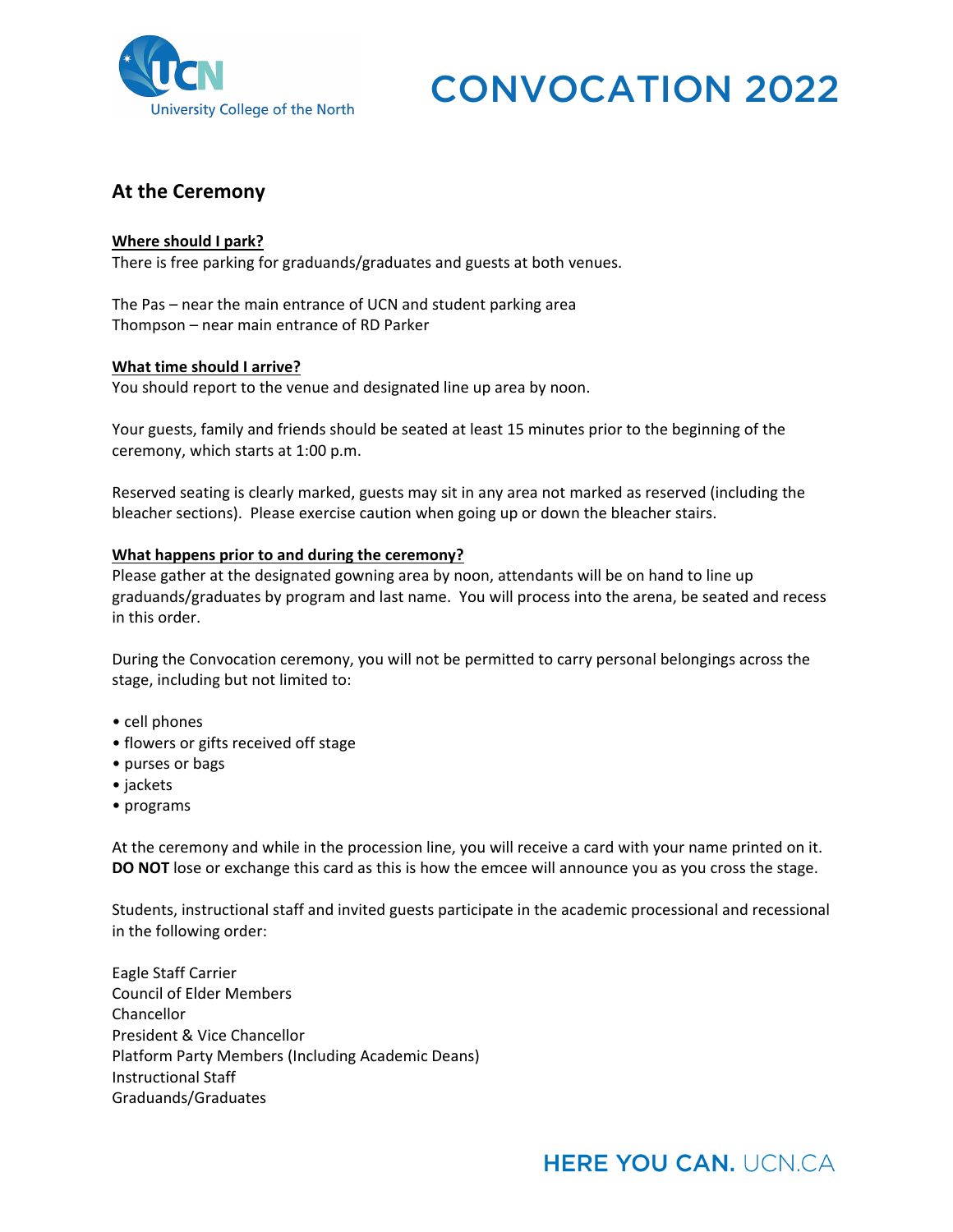

The recessional order is:

Eagle Staff Carrier Chancellor President & Vice Chancellor Platform Party Members (Including Academic Deans) Council of Elder Members Graduands/Graduates Instructional Staff

Note: The Instructional Staff and Graduands/Graduates order is reversed for the recessional.

# **How will the emcee know how to pronounce my name?**

During the ceremony, you will present your name card to the emcee and discreetly whisper the pronunciation of your name to him before he announces you to enter the stage and receive your credential.

# **Photographs**

Your family and guests are welcome to take photographs as you cross the stage to receive your parchment (graduates) and folder (graduands). The front row is designated as 'picture row' and can be used at the appropriate time to take pictures. We only ask that you surrender the spot once your graduand/graduate has crossed the stage for other family members and guests to use. Please avoid overcrowding the area where graduands/graduates leave the stage or line up to enter the stage.

Official portraits are not available at Convocation

#### **What do I do after I receive my credential?**

After you are called to cross the stage, you approach the Chancellor with your parchment or folder. He will have you stand between him and the President and Vice-Chancellor for a photo opportunity. The President and Vice‐Chancellor will then move you along to the Dean and Instructional Staff members. The Dean will greet you. After that, you will exit the stage and return to your seat.

**In respect of the entire graduating class, we ask all graduands/graduates to return to their seats after receiving their credential and that all graduands/graduates and guests remain until after the processional.**